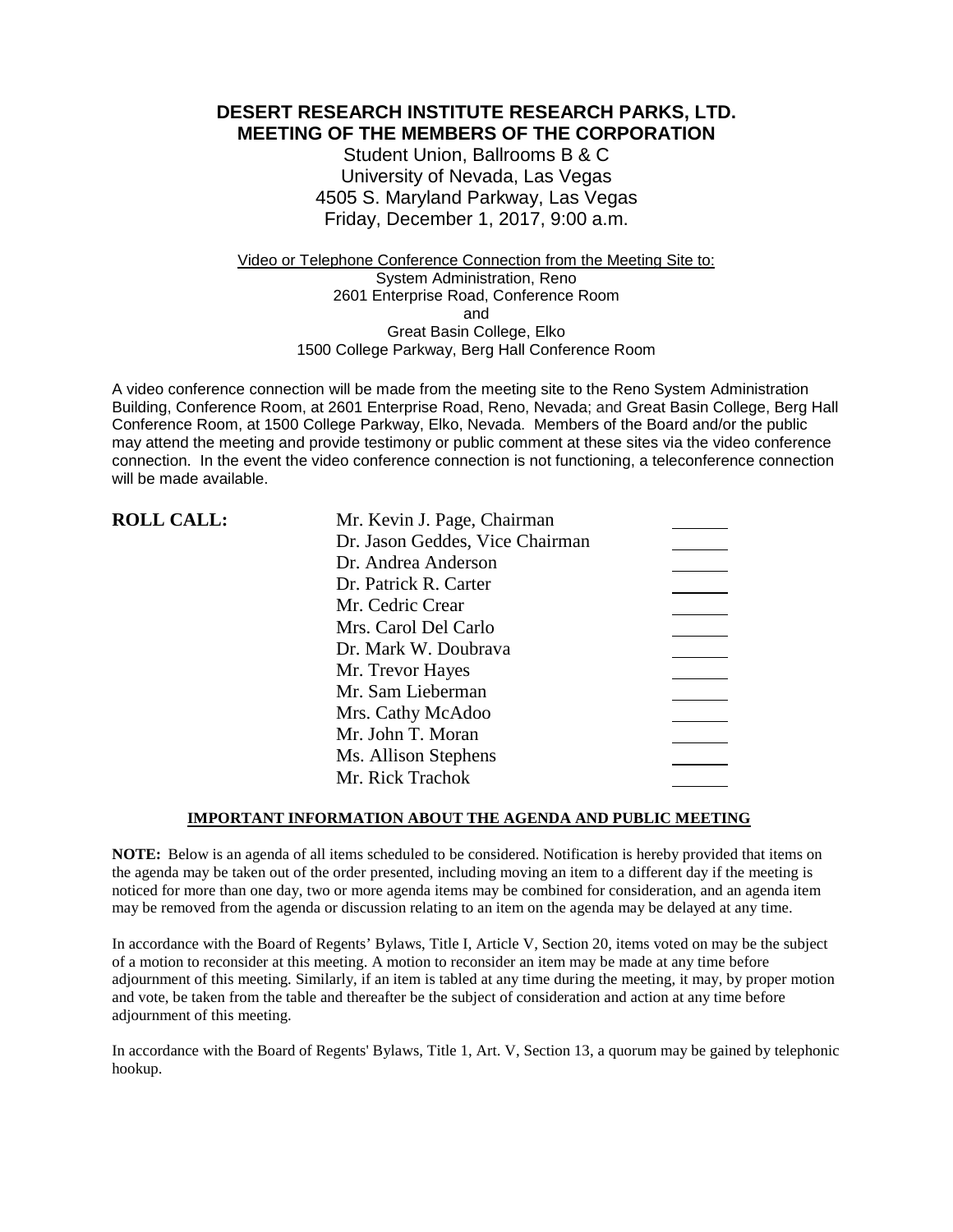Some agenda items are noted as having accompanying reference material. Reference material may be accessed on the electronic version of the agenda by clicking the reference link associated with a particular item. The agenda and associated reference material may also be accessed on the Internet by visiting the Board of Regents' website at:

### <http://system.nevada.edu/Nshe/index.cfm/administration/board-of-regents/meeting-agendas/>

Many public libraries have publicly accessible computer terminals. Copies of the reference material and any additional support materials that are submitted to the Board of Regents' Office and then distributed to the members of the Board of Regents after the mailing of this agenda but before the meeting, will be made available as follows: 1. Copies of any such materials are available at the Board of Regents' Office at 2601 Enterprise Road, Reno, Nevada and the Board of Regents' Office at 4300 South Maryland Parkway, Las Vegas, Nevada. A copy may be requested by calling Angela R. Palmer at (775) 784-3465; 2. Copies of any such materials will also be available at the meeting site.

Reasonable efforts will be made to assist and accommodate physically disabled persons attending the meeting. Please call the Board office at (775) 784-4958 in advance so that arrangements may be made.

### **1. PUBLIC COMMENT INFORMATION ONLY**

# Public comment will be taken during this agenda item. No action may be taken on a matter raised under this item until the matter is included on an agenda as an item on which action may be taken. Comments will be limited to three minutes per person. Persons making comment will be asked to begin by stating their name for the record and to spell their last name. The Chairman may elect to allow additional public comment on a specific agenda item when that agenda item is being considered.

In accordance with Attorney General Opinion No. 00-047, as restated in the Attorney General's Open Meeting Law Manual, the Chairman may prohibit comment if the content of that comment is a topic that is not relevant to, or within the authority of, the Board of Regents, or if the content is willfully disruptive of the meeting by being irrelevant, repetitious, slanderous, offensive, inflammatory, irrational or amounting to personal attacks or interfering with the rights of other speakers.

# **2. ANNUAL REPORT FOR POSSIBLE ACTION**

The Desert Research Institute (DRI) Research Parks, Ltd. requests approval of its Annual Report as presented by Peter Ross, Secretary/Treasurer of the DRI Research Parks, Ltd.

The members of the Board of Trustees of the DRI Research Parks, Ltd. Foundation have selected the following individuals to serve as the officers of the Foundation.

> Tina Iftiger, Chair Open, President (Previous President Retired) Peter Ross, Secretary/Treasurer

# **3. OFFICERS INFORMATION ONLY**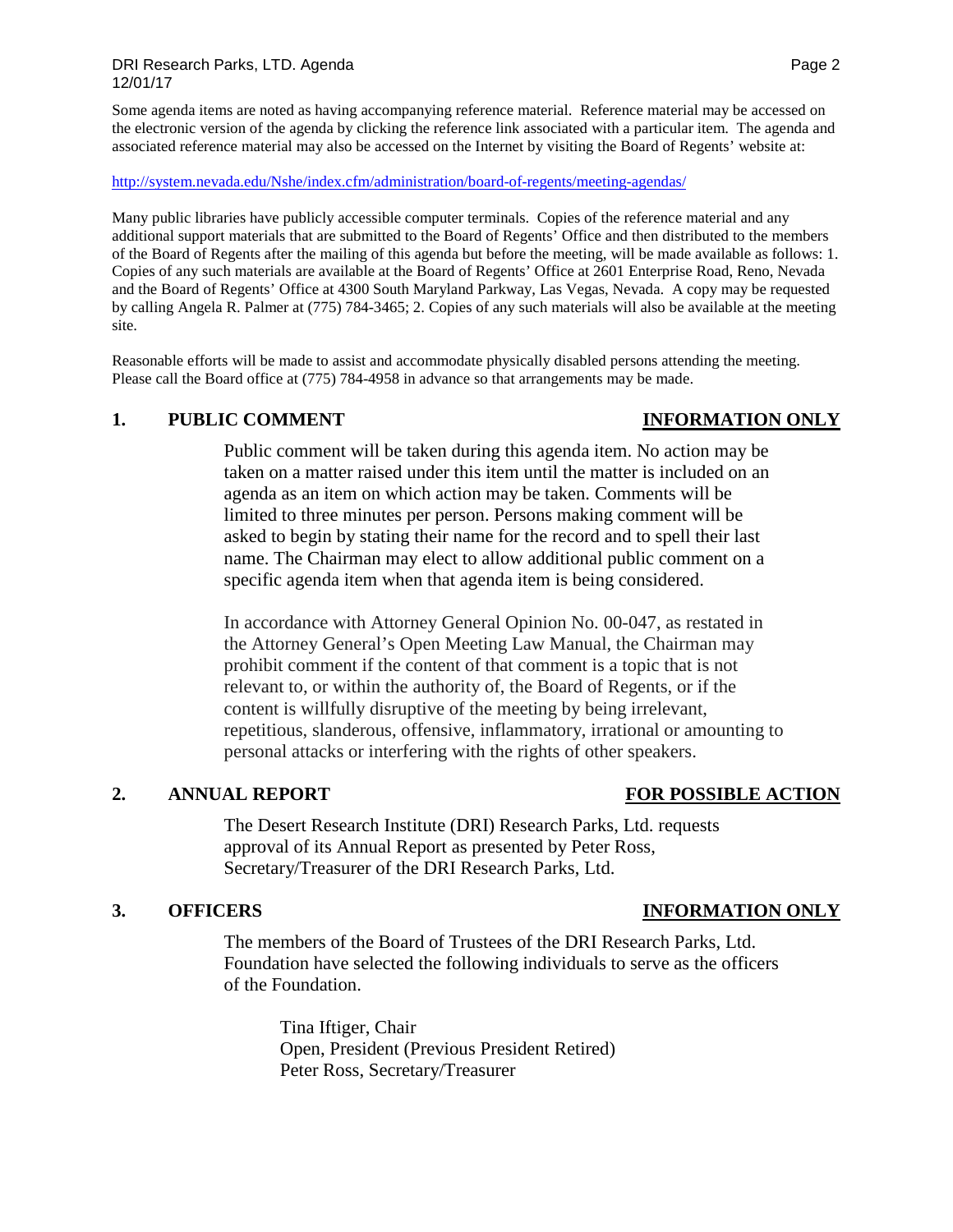# **4. CONSENT ITEMS FOR POSSIBLE ACTION**

Consent items will be considered together and acted on in one motion unless an item is removed to be considered separately by the Chairman.

# **4a. FINANCIAL STATEMENTS AND FOR POSSIBLE ACTION MANAGEMENT LETTER**

The DRI Research Parks, Ltd. requests approval of the DRI Research Parks Financial Statements and Management Letter for the fiscal year ended June 30, 2017, along with the top 4 payee schedule. *(Refs. DRI [Parks-4a\(1\)](https://nshe.nevada.edu/wp-content/uploads/file/BoardOfRegents/Agendas/2017/nov-mtgs/foundation-refs/dri-parks/DRI%20Parks-4a(1).pdf) and [DRI Parks-4a\(2\)\)](https://nshe.nevada.edu/wp-content/uploads/file/BoardOfRegents/Agendas/2017/nov-mtgs/foundation-refs/dri-parks/DRI%20Parks-4a(2).pdf)*

# **4b. REAPPOINTMENTS FOR POSSIBLE ACTION**

The DRI Research Parks, Ltd. requests approval of the reappointment of the following individuals to its Board of Trustees for another three-year term:

> Greg Mosier Peter Ross

# **5. NEW BUSINESS INFORMATION ONLY**

Items for consideration at future meetings may be suggested. Any discussion of an item under "New Business" is limited to description and clarification of the subject matter of the item, which may include the reasons for the request.

# **6. PUBLIC COMMENT INFORMATION ONLY**

Public comment will be taken during this agenda item. No action may be taken on a matter raised under this item until the matter is included on an agenda as an item on which action may be taken. Comments will be limited to three minutes per person. Persons making comment will be asked to begin by stating their name for the record and to spell their last name. The Chairman may elect to allow additional public comment on a specific agenda item when that agenda item is being considered.

In accordance with Attorney General Opinion No. 00-047, as restated in the Attorney General's Open Meeting Law Manual, the Chairman may prohibit comment if the content of that comment is a topic that is not relevant to, or within the authority of, the Board of Regents, or if the content is willfully disruptive of the meeting by being irrelevant, repetitious, slanderous, offensive, inflammatory, irrational or amounting to personal attacks or interfering with the rights of other speakers.